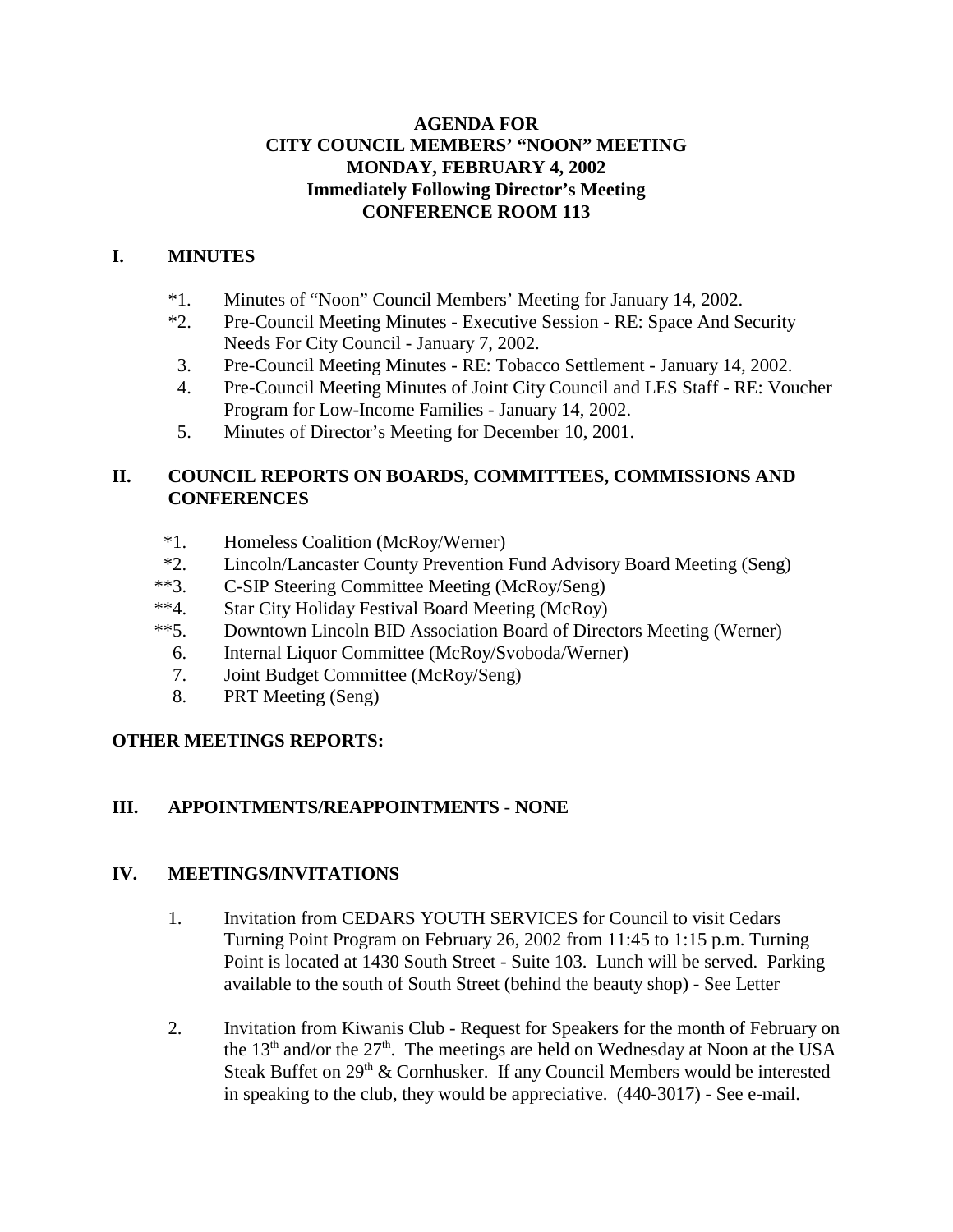3. **PLEASE NOTE:** The Wednesday, February  $6<sup>th</sup>$ , 1:00 p.m. Tour of the Madonna Institute for Rehabilitation Science and Engineering at the Madonna Rehabilitation Hospital has been CANCELLED. The Director will be out of town and would like to re-schedule the event for one of the following dates:

## **A. WEDNESDAY, MARCH 27th OR APRIL 3rd (Please let Joan Ray know which date would work)**

- 4. Mayor Don Wesely invites you and your family to attend the  $2<sup>nd</sup>$  Annual Abraham Lincoln Celebration - on Sunday, February 10, 2002 from Noon to 5:30 p.m. - Lied Center for Performing Arts, 301 North  $12<sup>th</sup>$  Street – If you plan to attend the 3:00 p.m. to 5:00 p.m. performance RSVP to Diane Gonzolas at 441-7831 (See Invitation).
- 5. After 34 Years of Service with Public Works & Utilities Al Imig is Retiring Join us for coffee & cake on Wednesday, February 6, 2002 from 2:00 p.m. to 4:00 p.m. - Engineering Services, Training Room, 531 Westgate Blvd. (See Invitation).
- 6. Friendship Home  $2<sup>nd</sup>$  Annual Heart of the Matter Donor Recognition Luncheon -Please join us for a luncheon to celebrate the successes of 2001 on Thursday, February 14, 2002 from 11:00 a.m. to 12:45 p.m. - Windsor Stables, 1024 "L" Street – Tickets: \$25.00 – RSVP by February 4, 2002 (Kari, 434-0163)(See Invitation).

## **V. REQUESTS OF COUNCIL FROM MAYOR** - **NONE**

#### **VI. MISCELLANEOUS**

- 1. Discussion on the convenience stores regarding liquor licenses.
- 2. Discussion of 'Free Speech'. (See Attachment)
- 3. Council's Budget needs for Fiscal Year 2002-03. (See Attachment)

#### **VII. CITY COUNCIL MEMBERS**

#### **VIII. ADJOURNMENT**

## **\*HELD OVER FROM JANUARY 21, 2002. \*\*HELD OVER FROM JANUARY 28, 2002.**

ca020402/tjg/jvr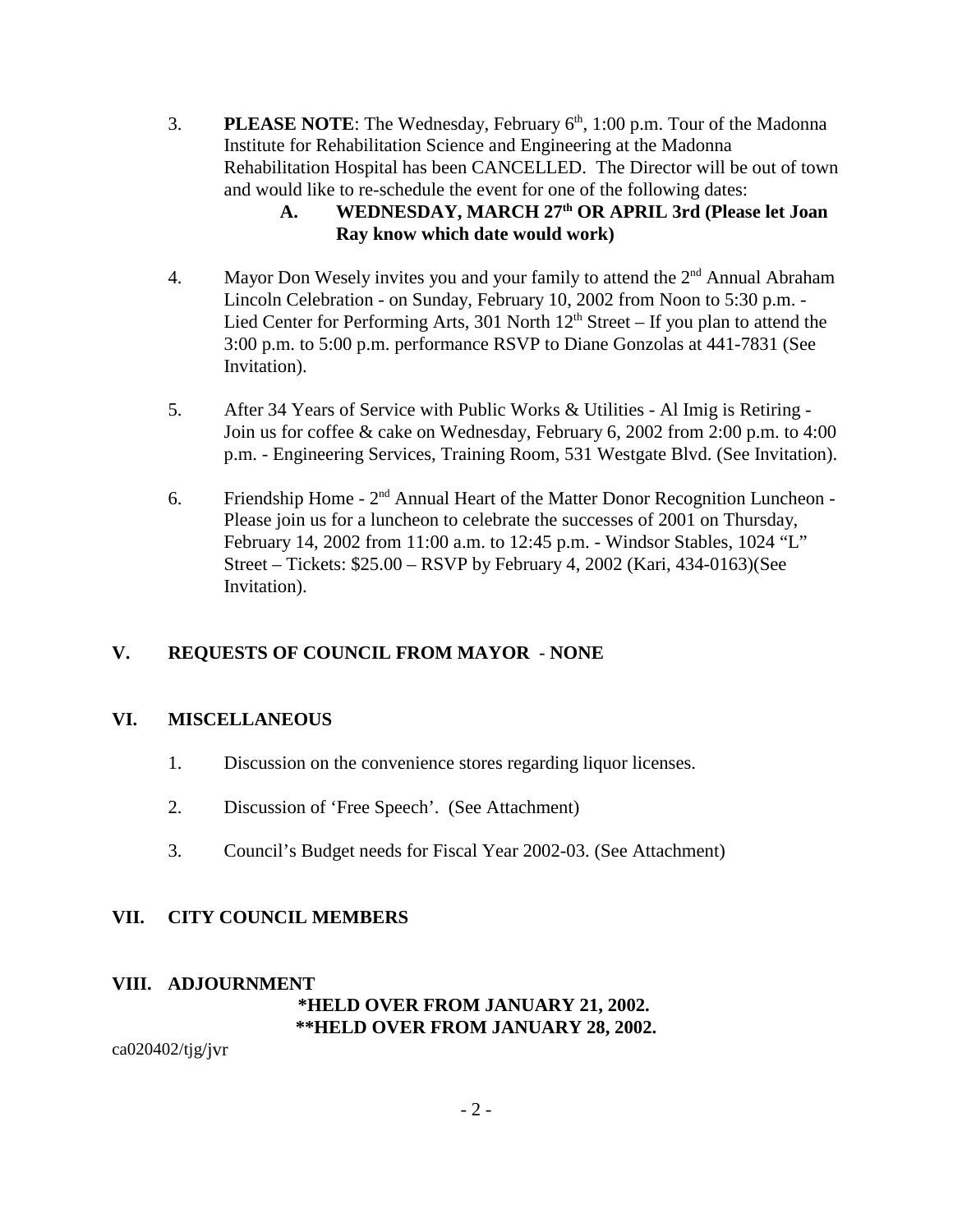# **MINUTES CITY COUNCIL MEMBERS' "NOON" MEETING MONDAY, FEBRUARY 4, 2002** *CONFERENCE ROOM 113*

**Council Members Present:** Annette McRoy, Chair; Jonathan Cook, Vice-Chair; Jon Camp, Glenn Friendt (arrived late), Coleen Seng, Ken Svoboda, Terry Werner; ABSENT: None

**Others Present:** Mark Bowen, Ann Harrell, Amy Tejral, Mayor's Office; Dana Roper, City Attorney; Don Herz, Finance Director; Darrell Podany, Aide to Council Members Friendt, Camp and Svoboda; Joan Ray, Council Secretary; Nate Jenkins, *Journal Star* representative.

#### **I. MINUTES**

- \*1. Minutes of "Noon" Council Members' Meeting for January 14, 2002.
- \*2. Pre-Council Meeting Minutes Executive Session RE: Space And Security Needs For City Council - January 7, 2002.
- 3. Pre-Council Meeting Minutes RE: Tobacco Settlement January 14, 2002.
- 4. Pre-Council Meeting Minutes of Joint City Council and LES Staff RE: Voucher Program for Low-Income Families - January 14, 2002.
- 5. Minutes of Director's Meeting for December 10, 2001.

Vice-Chair Jonathan Cook requested a motion to approve the above-listed minutes. Ken Svoboda moved approval of the minutes as presented. The motion was seconded by Terry Werner and carried by the following vote: AYES: Jon Camp, Jonathan Cook, Annette McRoy, Coleen Seng, Ken Svoboda, Terry Werner; NAYS: None; ABSENT FOR VOTE: Glenn Friendt; ABSENT: None.

Mr. Svoboda asked if a voice vote could be taken on approval of the minutes at future meetings. Council Members agreed that this might be a more expedient method of handling this portion of Council business. [According to the *Roberts Rules of Order-Newly Revised*, approval of minutes is normally done by consensus after being moved and seconded for approval, or amendment. An exception is the roll call vote which is the normal process for representative bodies accountable to a constituency, taken in order that the constituents might know how each member voted on an issue. It seems something as routine as approval of minutes, however, might be done by a voice vote. Dana Roper, City Attorney, concured with the propriety of a consensus approval]

## **II. COUNCIL REPORTS ON BOARDS, COMMITTEES, COMMISSIONS AND CONFERENCES -**

\*1. HOMELESS COALITION (McRoy/Werner) No Report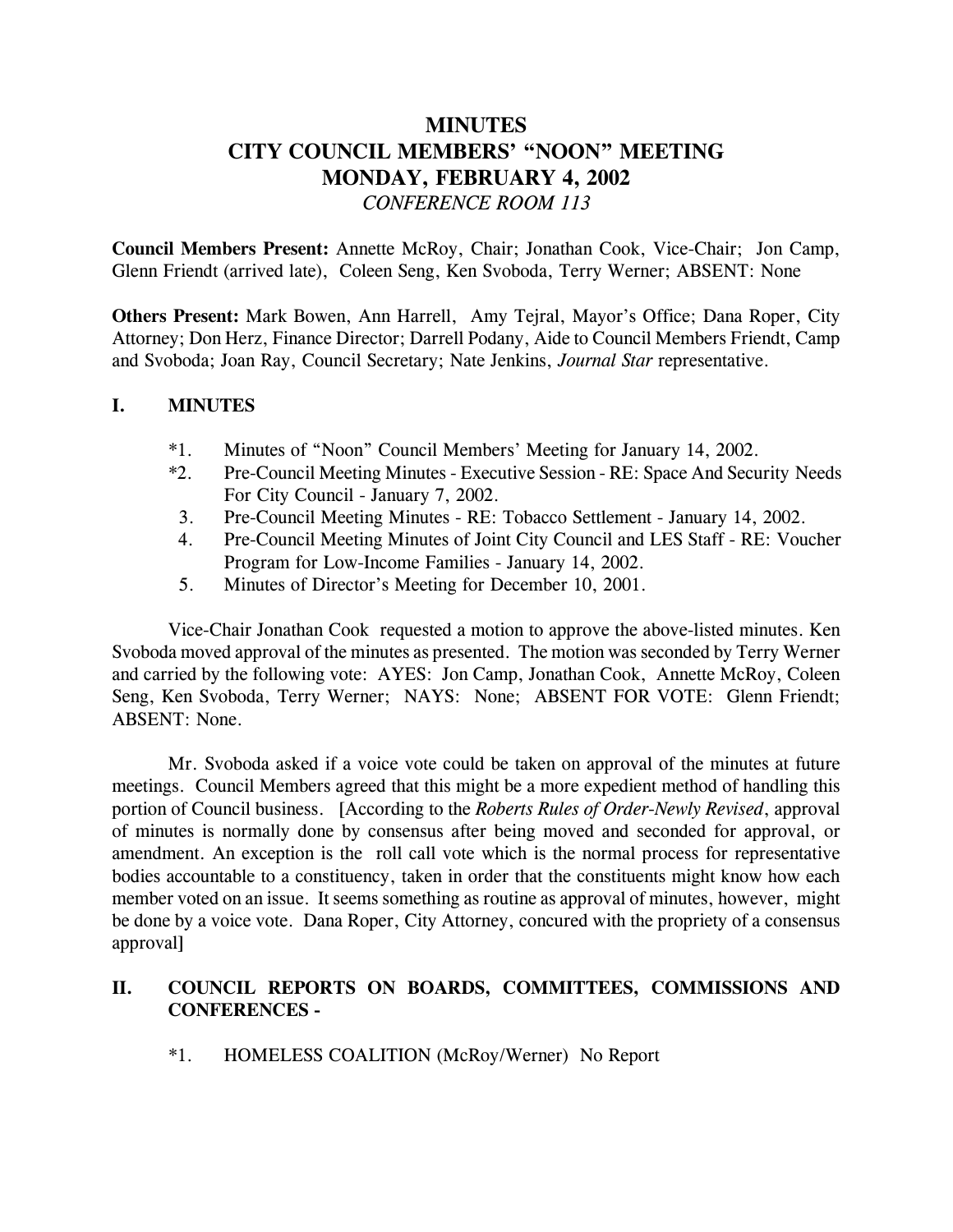\*2. LINCOLN/LANCASTER COUNTY KENO PREVENTION FUND ADVISORY BOARD (Seng) **Ms. Seng stated that she would like to combine her reports on the Keno Prevention Fund, the C-SIP Steering Committee and the JBC under the Joint Budget Committee Report.**

\*\*3. C-SIP STEERING COMMITTEE (McRoy/Seng) (See Above)

 \*\*4. STAR CITY HOLIDAY FESTIVAL BOARD (McRoy) Ms. McRoy did not attend due to a schedule conflict.

 \*\*5. DOWNTOWN LINCOLN BID ASSOCIATION BOARD OF DIRECTORS (Werner) - No Report.

 6. INTERNAL LIQUOR COMMITTEE (McRoy/Svoboda/Werner) - Ms. McRoy reported that the Responsible Hospitality Council had been in attendance as well as restaurant and bar owners. We came up with solutions and ideas on how to handle the football SDL licenses. That discussion lasted nearly two and one/half hours with some really good input. The direction it seemed they wanted to go was to handle the licenses like City events such as the parade. There would be a Board - such as the Parade Board; a Team, (made up of personnel from the Police, Public Works and Parks and Recreation Departments) such as the City's Special Events Team, which, when there are public City events, meets with organizers of those events and goes over the logistics of the event. Someone suggested that we handle the SDL's in the same way. It would be a mini-version of the Events Team to place SDLs downtown.

Mr. Svoboda noted that suggestion came from a gentleman from the Updowntowners (Tad Frasier). Mr. Svoboda thought that was one of the most productive comments that was made during the entire afternoon. If we had a Special Events Team for Football Saturday SDLs , we could eliminate a lot of problems. If applicants don't meet the criteria, they don't get an SDL...and they don't even come before the Council.

Ms. McRoy noted that the City still needed to set the criteria. Mr. Svoboda agreed, adding that, quite honestly, he felt this should happen rather quickly, if we're going to try to put this into motion. We're really going to have those events teams on those SDLs respond for a request in June so that they could be reviewed in July so we could approve them in the latter part of July, well within the `thirty days prior to the events' requirement.

Mr. Svoboda stated that they would work with City Clerk Joan Ross. Ms. McRoy added that she had also discussed this proposal with Capt. Citta [LPD] who had been very exicted about the possibility. Ms. McRoy suggested that she and Capt. Citta sit down and talk about the details and logistics such as who would be on the team, what would it take to get the policy initiated and started. Ms. McRoy stated that she would like to get this all worked out before the next ILC meeting in February.

Mr. Werner felt this would be a good plan, indicating that as he had talked with owners, and they had the same conversations and were enthused about the proposal as well. He felt the public relations involved in the project would be a good thing to do.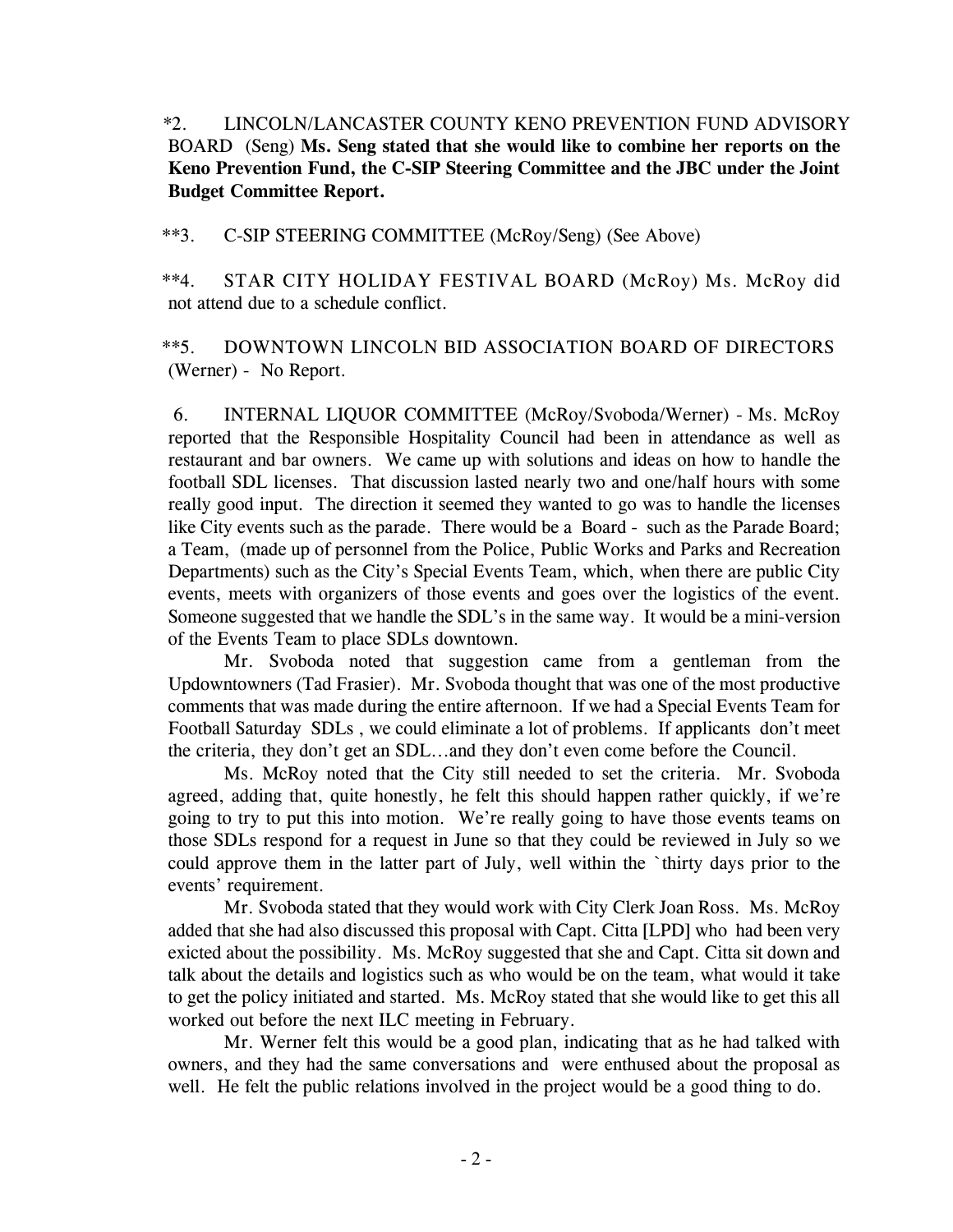Ms. McRoy stated that she hoped this concept of meeting with the industry could be carried over into the convenience store ordinance discussions when that issue came forward. Mr. Werner noted that the training issue had been brought up too. There is a different need in the convenience store management training as opposed to the hospitality training. A great deal of the hospitality class focuses on selling drinks at bars, which is not very useful and is, in fact, a waste of time for the convenience store employees.

Mr. Svoboda stated that he felt it was important for the City to review all of the liquor ordinances and see exactly where we have loop-holes and where we have problems, in order to stave off these problems as they arise. The liquor industry is obviously not going to go away. We'd like to be a little more pro-active in trying to work with the industry and realizing their significance in our community; but at the same time, be able to protect the public. Mr. Svoboda indicated that he had talked to several industry representatives and they too are very much concerned about the current management training courses as being a little more geared to the on-sale as opposed to the off-sale component. He stated that they are looking at that and will be working with Linda Majors in order to try to come up with a better...more forceful...program. Mr. Svoboda stated that it will be a joint review with the industry bringing something to the committee who will then review it.

Mr. Werner commented that the alcohol history portion of the training might be eliminated as well, stream-lining the presentation to the essentials. Mr. Svoboda agreed, stating that though the information might of interest to some, it is not essential to the manager/server training program.

Ms. Seng stated that she felt it was important that the Committee really look at everything again. Over time everything has changed so much - even over the time that she had served on the City Council. She noted that at one time, the Council had a great deal of control over the liquor laws of the City, but we've lost it all. It is time to re-look at everything now...it's most appropriate.

 7. JOINT BUDGET COMMITTEE (McRoy/Seng) Ms. Seng gave her report on the Joint Budget Committee meeting as well as the C-SIP and Keno Prevention Fund Advisory Board meetings. Ms. Seng noted that she wanted to do the three reports together because they are all related.

The Joint Budget Committee meets monthly and one of the groups -the Keno Prevention Group- sends their recommendation to the JBC before it comes to Council and County Board. She reminded Council Members that the Keno Prevention Fund is 5% City proceeds and 5% from the County, which together makes 10% for Human Services.

 When the Keno Prevention Group meets, they decide which applications will receive funding. There were requests for \$128,000 and there was only \$48,000 available for allocation. So, obviously, quite a few had to be knocked out or cut down. As it turned out, nobody got what they wanted; quite a few of them were cut clear out of the picture. That will be floating through to the County Board and City Council for voting at some point.

The Keno Prevention Group has two people from JBC (one County and one City). Others are folks from around the City. Some are from human services agencies, some from banks and some are auditors....a mixture of folks serving on that Committee.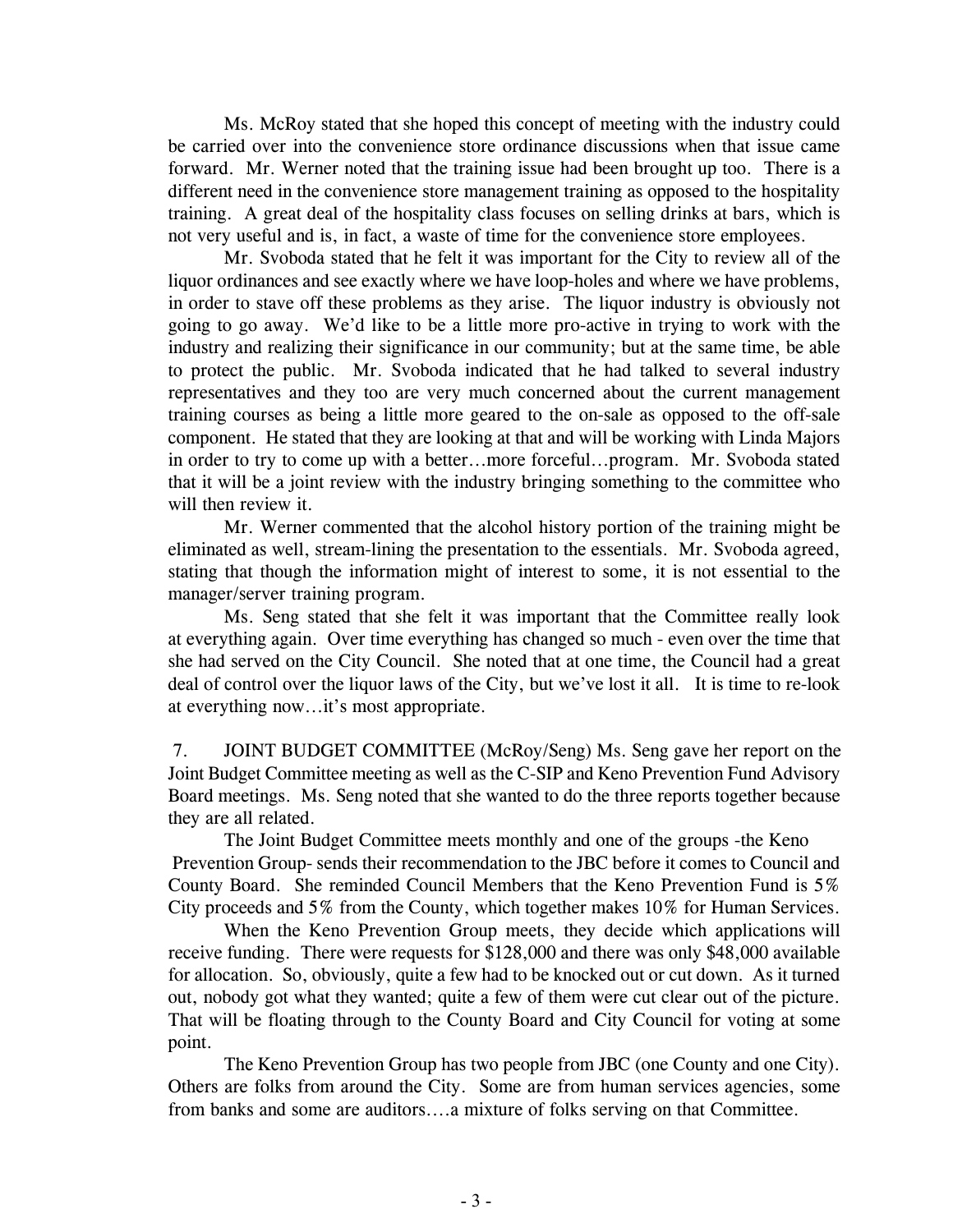Ms. Seng noted that one of the "sticky" pieces the Group dealt with at this time was a letter from one of the City agencies which had asked for \$5,000 from the County and \$5,000 from the City to be matched with \$5,000 from the United Way, which would be matched with a very large number from the Johnson Foundation as a grant request. This is very unusual for a City/County Department to come with such a request. So, when Keno Prevention met, they said they weren't going to do this. That amount will have to come out of either reserves or somewhere else, but we don't want to affect the agencies that had applied for their small amounts. Then at the JBC meeting, the request was sent to the County Board Chair and the Mayor to work out the situation. The rest of the JBC Agenda was devoted to the Malone Center issues.

Ms. Seng reported that quite a bit of time had also been spent on the SROs (Single Residency Occupancy) site search. There is a \$493,000 HUD grant and a committee that has been put together to look for a site. Ms. Seng noted that Marc Wullshclieger had also given quite a presentation on the Leadership Development program. There is \$20,000 to come out of the Heartland Center and \$28,000 from Woods; \$7,000 from Neighborhoods, Inc. - Maybe \$20,000 from CDBG funding. There is quite a lot of money gathered up for a quality Leadership Training program.

Ms. Seng reported that there had also been a lengthy discussion about what "behavioral health" includes. She stated that we've always known it probably included mental health and some sort of developmental disabilities. We discussed whether or not it would include sexual health and decided that it probably did.

Ms. Seng stated that this brings us to the C-SIP Program. She stated that there had been a steering committee meeting of the C-SIP last week and there will be another one this week. What we're hearing now are the reports from the various coalitions: Housing, Basic Emergency, Family Violence, Transportation, Early Childhood and Youth Development, Medical Health Care, and the Behavioral Health area. She noted that this is all gearing up for the upcoming "Charting Our Future" program. She indicated that Council Members received copies of that material at the last Joint LPS School Board/City/County Meeting.

There is a meeting scheduled for Friday, February  $22<sup>nd</sup>$  in the morning out at the County Extension Office. She noted that Kathy Campbell will be facilitating that. She encouraged Council Members to attend as this would be a really good over-view of all these area coalitions.

#### 8. PRT MEETING (Seng) No Report

OTHER MEETING REPORTS - Another meeting that fit into the three meetings Ms. Seng reported on earlier in these minutes was the Funders Group, which is the group of foundations here in the City (both public and private). Though she was unable to attend, she noted that this meeting is where all the funders make their observations as to what is happening in their own agencies, along with Urban Development and State representatives and private foundations.

Ms. Seng noted that the Mayor had talked about the summit with the Community Learning Centers. JBC has really had input on that issue, and is trying to stay close to that.

Mr. Werner asked if the Keno revenues had been down? Ms. Seng answered that they had never taken any money out of the principle amount; it's only been the interest. She noted that the Budget Director tells us how much we have and that is the lid. That is why there is so much concern about the allocations. Mr. Werner asked then if the \$48,000 had been interest? Ms. Seng stated that it was.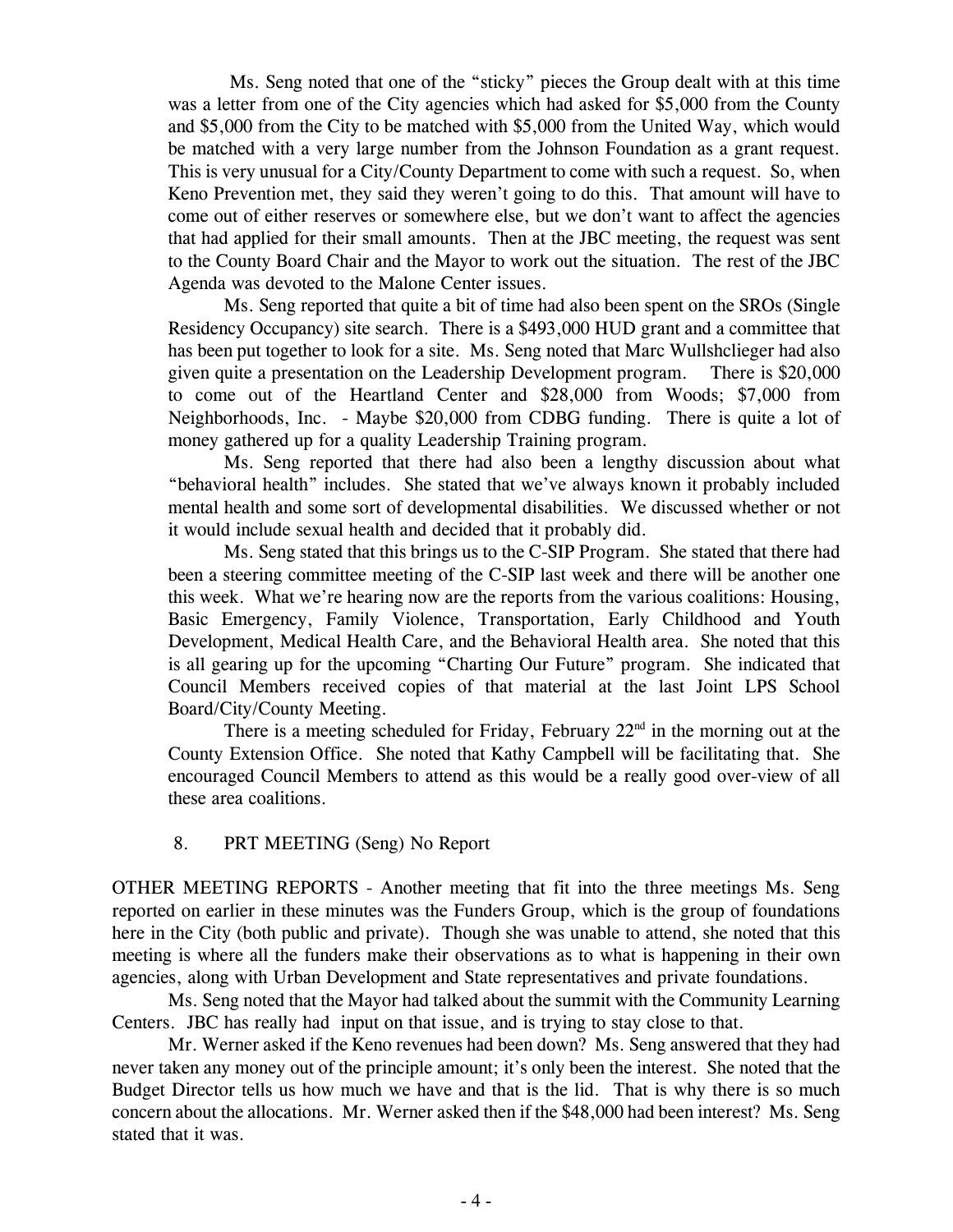Mr. Svoboda reported that he had given personal testimony to the Charter Revision Commission in regards to the proposed amendment before them regarding Council Compensation.

Mr. Svoboda informed Council that there is a line in the amendment that indicates that the Council may, by ordinance, change the compensation of Council Members, but no increase in compensation shall become effective during the term in which voted. Mr. Svoboda stated that he thought that was highly inappropriate and very questionable. If we made a change in the compensation rate this summer, for example, anybody that would get elected or re-elected in 2003, would be making more than three other council members for another two years. And we wouldn't be compensated, initially, until we were re-elected. Mr. Svoboda stated that he had some concerns about that because he thought all Council Members should receive the same pay regardless of their stature, or who they are or how many years they've served. For that reason he met before the Committee and provided testimony personally to them on behalf of those concerns.

Their comment to Mr. Svoboda had been that that was not the intent. The intent of the wording was to insure that no council raise should go into effect until after the next general election. Mr. Svoboda explained to Council that he had responded by saying he felt that intent has to be specifically clarified in that language. Mr. Svoboda asked Mr. Bowen, who had also attended the meeting, if that is correct? Mr. Bowen agreed that that was the original intent. Mr. Svoboda indicated that he had not read it that way and wanted to make sure that intent was clarified in the language. He noted that he had not waited at the meeting for the vote and asked Mr. Bowen if they had voted on any changes. Mr. Svoboda observed that the issue will eventually come back before the Council.

Mr. Bowen stated that it now just passes to the Council for Council review and public hearing. Mr. Cook stated that he agreed with Ken completely. He felt there was ambiguous language; there is no reason it has to be ambiguous - other than keeping lawyers employed. [Laughter - even from Mr. Roper] Mr. Cook felt it should be changed to say "the next general election". Mr. Svoboda stated that he didn't understand why it couldn't be at the beginning of the next budget cycle. He noted that apparently, the Council has the discretion now to make any changes to that proposed amendment prior to putting it before the people.

Mr. Cook responded that the only issue with the change coming sooner than the next general election would be that a State Law prevents us from doing that...any elected office holders from raising their salary before the next election? Mr. Roper stated that that is written into the State Constitution.

Mr. Svoboda asked if the County Commissioners were exempt from that, then? Mr. Roper explained that the County Commissioners are able to give themselves cost of living raises. Mr. Cook asked if those raises take effect after the next election? Mr. Svoboda stated that the last one [County Commissioners' raise] was not done in that way. Mr. Roper stated that he believes they are allowed to give themselves a cost of living raise. Mr. Werner stated that the language should just state the Council makes as much as the County Commissioners. [Laughter]

Ms. McRoy asked what the schedule of the amendment process was. Mr. Svoboda answered that it comes before the Council and we have a public hearing on it and then, Mr. Svoboda assumed it would be on the November ballot. Mr. Bowen indicated that it would be on the May ballot. He stated that it would come before the Council this spring - probably in March.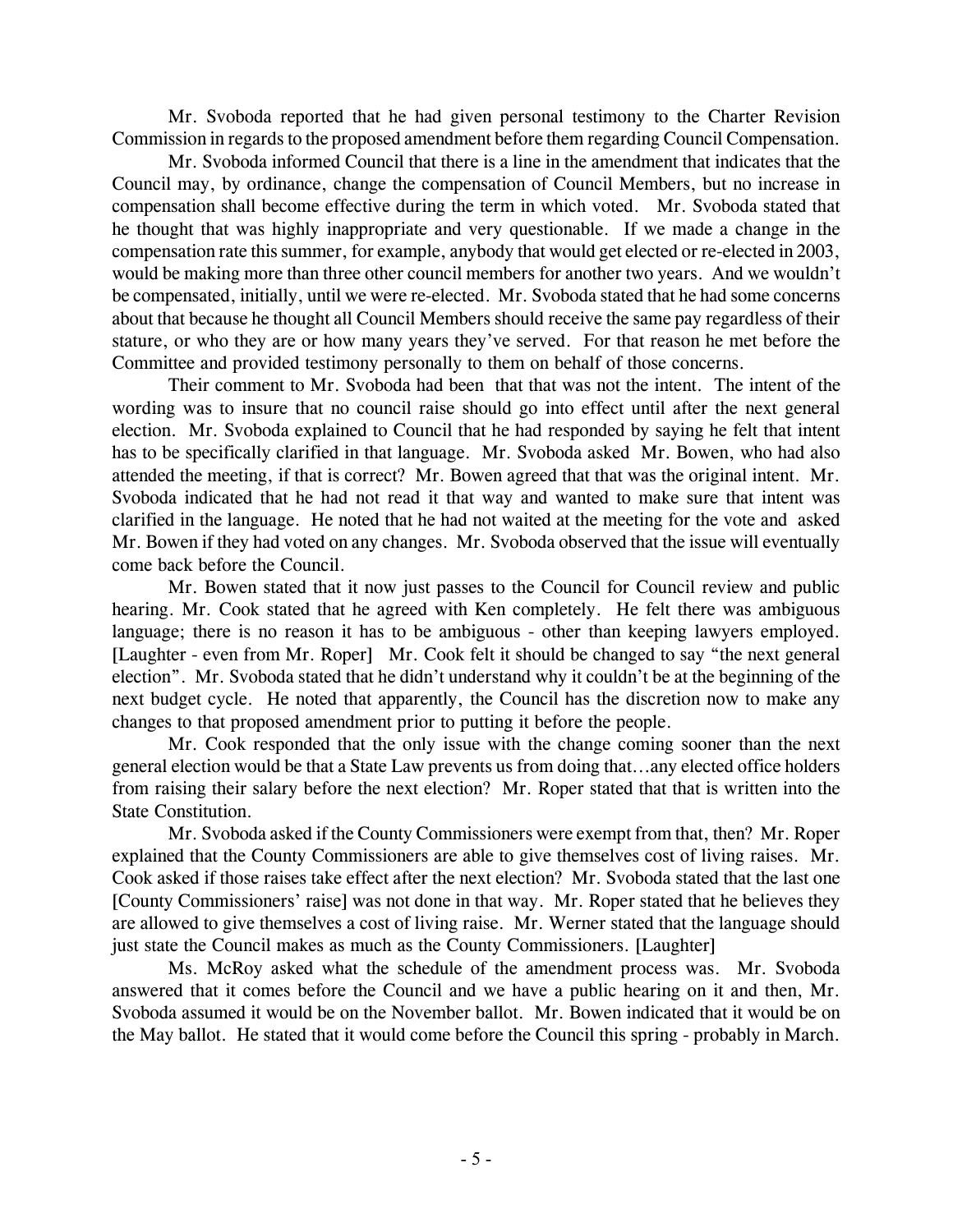Mr. Roper stated that the ability to get it on the Spring ballot isn't going to work with the calendar. So, it won't be this spring, it will be later. Mr. Roper stated that by the time it got to the Council and the Council held the hearings, and got it to the Election Commissioner, it wasn't going to work. Mr. Cook asked why it isn't on the Council's Agenda now? What is the delay from Charter Revision? Is there an additional process involved, or does it come to us now?

Mr. Roper stated that it would come to the Council. Mr. Cook stated that this could actually happen in February then to choose what to put on the ballot by the end of February or early March. He asked Mr. Roper if he was saying that's too late? Mr. Bowen stated that if they scheduled a public hearing in February or March, that would be [inaudible] Mr. Roper said no, to do the requisite advertising - it may be possible. Mr. Cook asked Mr. Roper to let the Council know what the possible time lines are. If we wanted to do it for the May election, what would we need to do to make that possible. If it's not possible, we won't.

Mr. Cook stated that the other issue related to that was the issue in the State Legislature on the meetings time clarification..wasn't that voted out of committee? Ms. Tejral stated that was correct and it is on General File - **LB932.** Mr. Cook asked if that included the Council's amendment to make the language the same as the Omaha Charter? Ms. Tejral stated that she would have to double-check to see if that amendment was attached.

Mr. Camp reported that the Public Building Commission had a Parking Subcommittee meeting. They basically just went through and reviewed the applications of various mirror tags. One key thing that came out of the meeting is that we're going to keep a [space] allocation for the underground garage here. There will be so many per parking space. We started getting more applications for more people. When someone is named a deputy to a deputy, then we get more titles and more applications for the spaces.

Mr. Camp stated that he was also on a sub-committee to review the North Parking Garage. He stated that they had gone through six applications for architects and had narrowed the candidates down to two. This Friday, we will interview those two architects. All the presentations were very good, but these two were chosen.

**III. APPOINTMENTS/REAPPOINTMENTS** - Ms. Tejral had one appointment to discuss. Ross Hecht has resigned from the City of Lincoln Police and Fire Pension Fund Review Committee. She stated that this is a committee to which the Council makes the appointments. There are two police union members, two fire union members and two civilians on the committee. Mr. Hecht was one of the civilians. Council agreed that Mr. Hecht's resignation was unfortunate, with the consensus that he had added greatly to the committee's effectiveness.

Ms. Tejral stated that one possible recommendation from the Mayor's Office would be Donald Hunter. Ms. Seng noted that Council always had a hard time filling this position. Council requested that Mr. Hunter's resume be forwarded to them for review. Mr. Camp offered a name for consideration, but his remarks were inaudible. Ms. Seng noted that there had been another name submitted when Mr. Hecht was appointed. She felt that name could be brought forward at this time. Ms. Tejral stated that she would have the information ready for Council next week.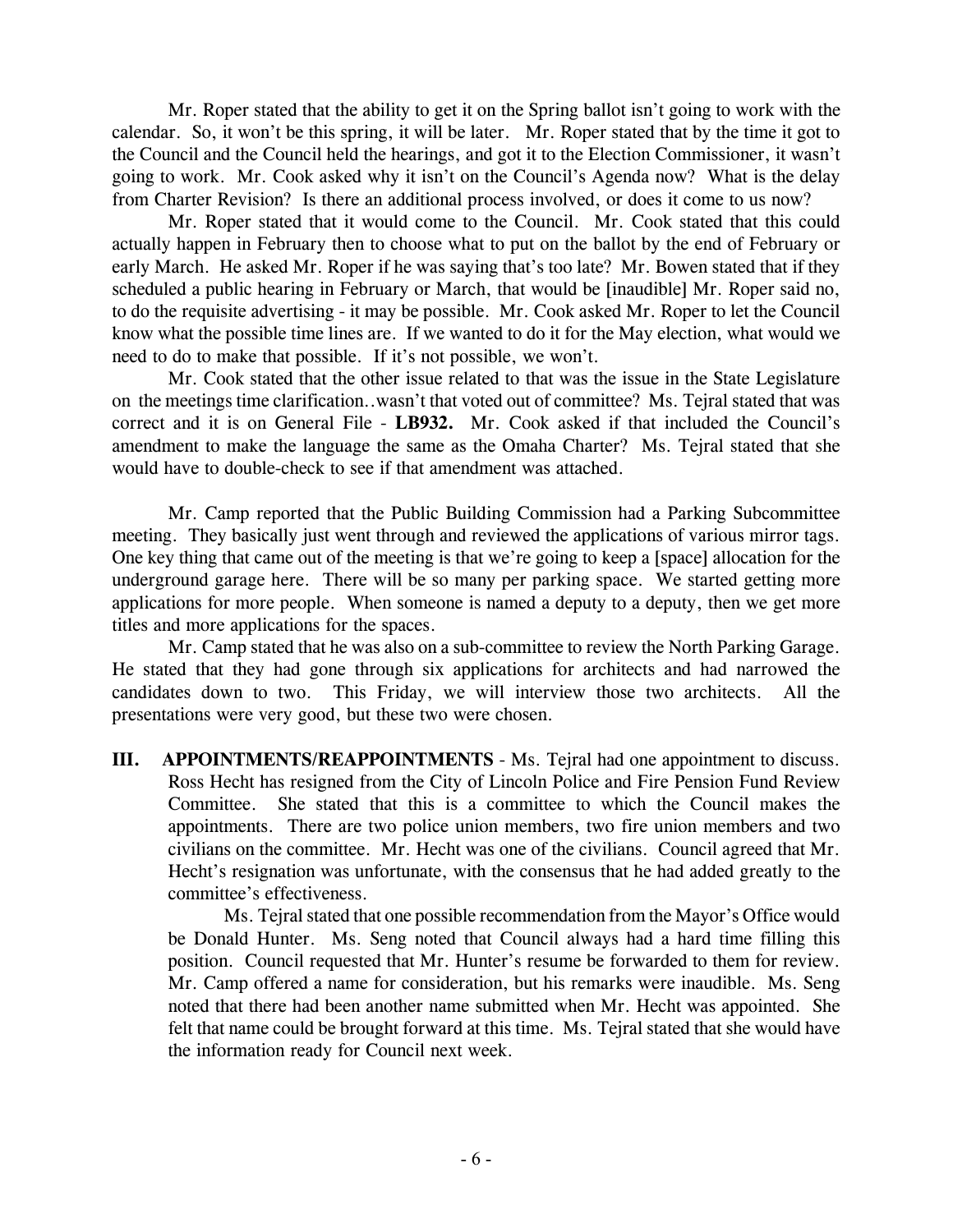Mr. Camp asked if Mr. David Hunter's vacated position on the LES Board would be filled in the near future. Ms. Tejral stated that it would be, but they had not gotten to it yet, but it would be done soon.

Mr. Camp asked if Ms. Linda Hunter would continue her term on the Planning Commission. Ms. Tejral said she had not heard anything. Mr. Bowen stated that she had not given any indication that she would step down. Mr. Camp indicated that he was not suggesting that she do so, but was trying to find out for a constituent who had inquired about the matter.

Ms. Seng noted that Mr. Hunter had also been on the Capital Environs Commission. Ms. Tejral noted that position was just being replaced. Mr. Bowen stated that Mr. Hunter had also served on the LPED Board. The Mayor did replace him with [inaudible].

## **IV. MEETINGS/INVITATIONS** - Noted Without Significant Comment

## **V. REQUESTS OF COUNCIL FROM MAYOR** - None

#### **VI. MISCELLANEOUS**

- 1. Discussion on the convenience stores regarding liquor licenses. *Postponed until next week.*
- 2. Discussion of 'Free Speech' Discussion regarding speakers from the University of Nebraska's Speakers Bureau making Pre-Council presentations on issues of importance to the City (Two Issues chosen by Glenn Friendt of special concern: 1) "The Social and Political Impacts of Neighborhood Design and Urban Development" with Speaker Lyn Kathlene; and 2) "Atrazine in the Platte River and Lincoln Wellfield" with Speaker James D. Carr. Would Council Members like to schedule these presentations for Pre-Council meetings? - *Carried over for continued discussion at the next "Noon" meeting.*
- 3. Council's Budget needs for Fiscal Year 2002-03.- It was determined that there were no areas suitable for cut-backs in the Council Budget for 2002-03 as the budget was pared to basic minimum in last years budget preparation. The subject of additional Staff for the Council Office was brought forward for consideration. Council agreed that this could be pursued at a later date.

#### **VII. COUNCIL MEMBERS**

**JON CAMP** - No Further Comments

**JONATHAN COOK** - No Further Comments

**GLENN FRIENDT** - No Further Comments